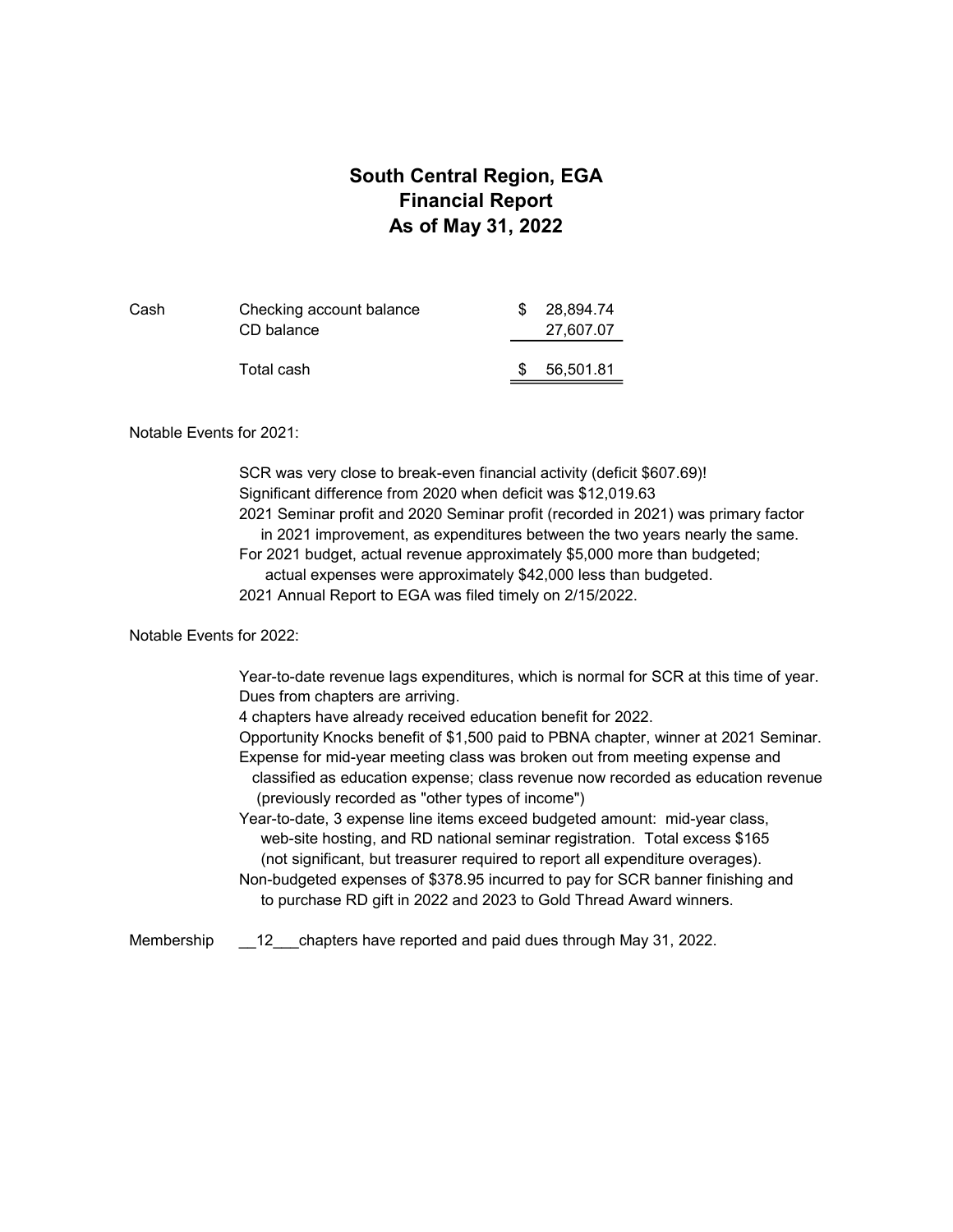# Embroiderers Guild of America, South Central Region

#### Statement of Financial Position

As of May 31, 2022

|                                     | <b>TOTAL</b> |
|-------------------------------------|--------------|
| <b>ASSETS</b>                       |              |
| <b>Current Assets</b>               |              |
| <b>Bank Accounts</b>                |              |
| Bank of America - Checking          | 28,894.74    |
| BOA - CD                            | 27,607.07    |
| Petty Cash                          | 0.00         |
| <b>Total Bank Accounts</b>          | \$56,501.81  |
| <b>Total Current Assets</b>         | \$56,501.81  |
| <b>Other Assets</b>                 |              |
| 2016 Seminar Loan                   | 0.00         |
| 2017 Seminar Loan                   | 0.00         |
| 2018 Seminar Loan                   | 0.00         |
| 2019 Seminar Loan                   | 0.00         |
| 2020 Seminar Loan                   | 0.00         |
| 2021 Seminar Loan                   | 0.00         |
| 2022 Seminar Loan                   | 0.00         |
| 2023 Seminar Loan                   | 5,000.00     |
| 2024 Seminar Loan                   | 500.00       |
| National Revolving Account          | 150.00       |
| <b>Total Other Assets</b>           | \$5,650.00   |
| <b>TOTAL ASSETS</b>                 | \$62,151.81  |
| <b>LIABILITIES AND EQUITY</b>       |              |
| Liabilities                         |              |
| <b>Total Liabilities</b>            |              |
| Equity                              |              |
| Equity                              | 0.00         |
| <b>Unrestricted Net Assets</b>      | 71,557.41    |
| Net Revenue                         | $-9,405.60$  |
| <b>Total Equity</b>                 | \$62,151.81  |
| <b>TOTAL LIABILITIES AND EQUITY</b> | \$62,151.81  |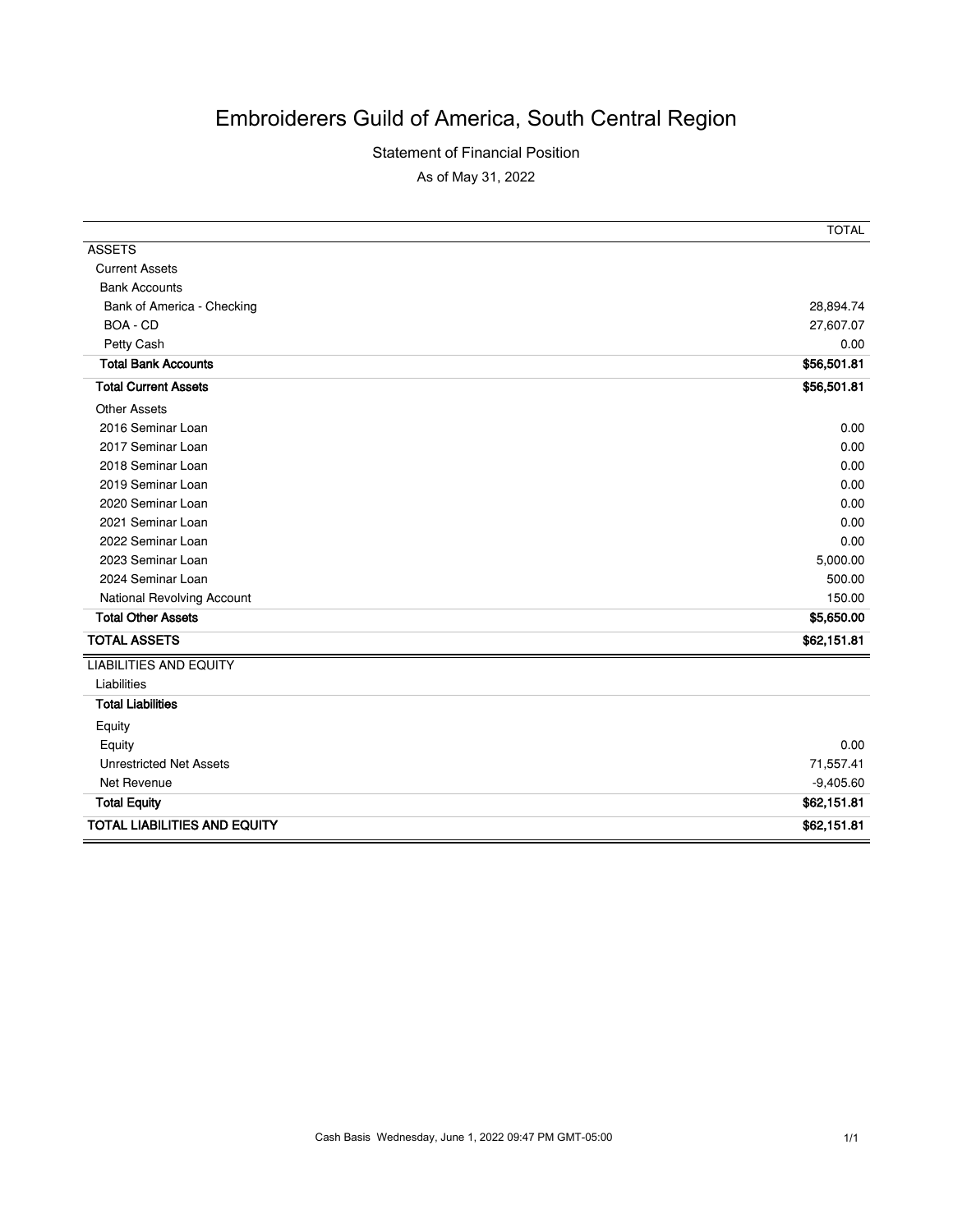# Embroiderers Guild of America, South Central Region

Statement of Activity

January - May, 2022

|                                        | <b>TOTAL</b> |
|----------------------------------------|--------------|
| Revenue                                |              |
| Chapters                               |              |
| <b>Chapter Dues</b>                    | 1,405.00     |
| <b>Total Chapters</b>                  | 1,405.00     |
| Education                              |              |
| Mid-Year Workshop Class                | 233.00       |
| <b>Total Education</b>                 | 233.00       |
| <b>Fundraisers</b>                     |              |
| <b>Opportunity Knocks-Seminar Trip</b> | 200.00       |
| <b>Total Fundraisers</b>               | 200.00       |
| Investments                            |              |
| Interest-Savings, Short-term CD        | 3.43         |
| <b>Total Investments</b>               | 3.43         |
| <b>Total Revenue</b>                   | \$1,841.43   |
| <b>GROSS PROFIT</b>                    | \$1,841.43   |
| Expenditures                           |              |
| <b>Education Expenses</b>              |              |
| <b>Benefit to Chapters</b>             | 1,200.00     |
| <b>Bonus Chapter Benefit</b>           | 150.00       |
| Mid-Year Meeting Class                 | 301.04       |
| <b>SCR-GCC Completion Reward</b>       | 100.00       |
| SCR-GCC expenses                       | 251.18       |
| <b>Total Education Expenses</b>        | 2,002.22     |
| <b>Fundraising Expenses</b>            |              |
| <b>Opportunity Knocks</b>              | 1,500.00     |
| <b>Total Fundraising Expenses</b>      | 1,500.00     |
| Operations                             |              |
| <b>Constant Contact Subscription</b>   | 378.00       |
| Intuit QuickBooks Online               | 426.40       |
| Supplies                               | 146.12       |
| Web-Site Hosting                       | 233.82       |
| <b>Wufoo Software</b>                  | 349.00       |
| <b>Total Operations</b>                | 1,533.34     |
| Other Types of Expenses                |              |
| Miscellaneous                          | 378.95       |
| <b>Total Other Types of Expenses</b>   | 378.95       |
| Seminar Expenses                       |              |
| National Seminar Registration-RD       | 806.00       |
| SCR Seminar Registration - RD          | 137.50       |